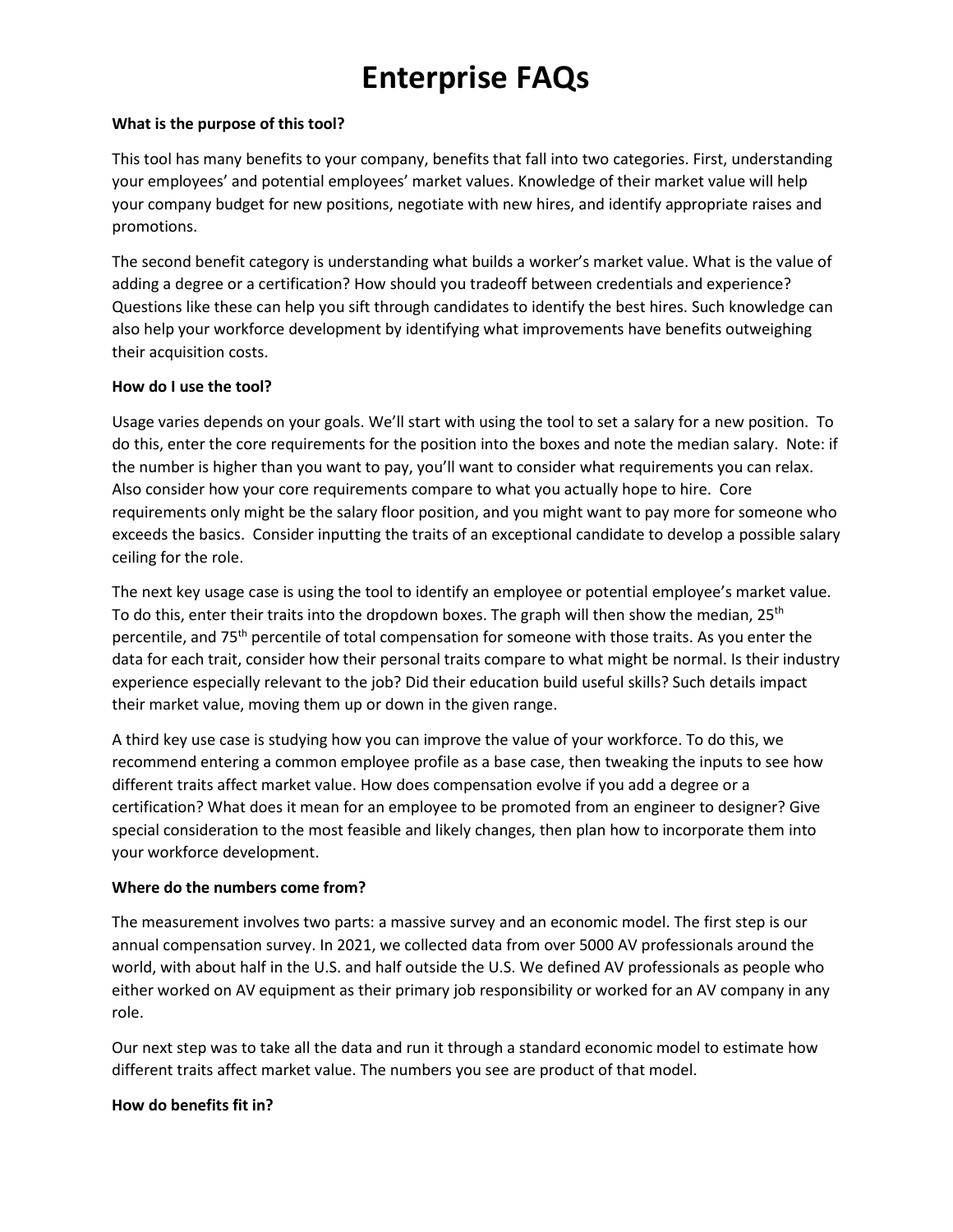Other than bonuses, overtime, and other extra pay that is actually distributed in the year it is awarded (in other words, excluding retirement benefits), benefits are not explicitly included in our model. Instead, the model implicitly assumes benefits are at the industry standard. Benefit norms are part of the reason why we have separate U.S. and non-U.S. tabs. In the U.S., industry norms include paid time off, health, vision and dental care, including for dependents, and some retirement benefits as well. If your company does not include these benefits, you may need to pay more to compensate. On the other hand, if you offer exceptional benefits, you can likely expect to be pay a little less. In the rest of the world, PTO is common, but health, vision, and dental care are less common, in large part because provision often runs through the government. If a non-U.S. job excludes these insurance benefits, you should generally not expect significant additional pay to compensate.

You can see some effect from benefits by toggling between end user and provider. Our dataset shows that on average, end users pay slightly less but offer better benefits packages. Note that the tradeoff between better benefits and more pay will affect your workforce compensation, with better benefits drawing less risk averse employees.

# **I'm skeptical. Is this data really correct?**

There's a famous quote in statistics: "All models are wrong, but some models are useful." Models simplify our reality to make it manageable for us to study. But when you simplify, you step away from the underlying, perfect truth. If you can't have the perfect truth, a decent approximation likely has significant value. Such is the case with AV salaries: our model isn't the perfect truth, but it is a helpful approximation. Given the wealth of data underlying it and the reliability of the modeling approach involved, we feel very strongly that our data is a useful piece of understanding a worker's fair market value. It will help you supercharge your workforce development, better calibrate pay, and improve worker retention.

## **What is the meaning of the range?**

Just as our categories in the dropdown boxes cannot fully capture your market value, one single number cannot communicate the appropriate pay for someone with the given traits. That's actually a strength of our model: it gives more than just the midpoint. In addition to the median salary, we also provide the  $25<sup>th</sup>$  and 75<sup>th</sup> percentiles. Then, the yellow points show the full plausible range. As we note elsewhere, how one fits into each of the traits guides where they belong within the range. If an individual has a maximally valuable degree, has exceptionally useful experience, lives in a particularly high paying area, and so on, their true market value could be up near the very top of range.

## **What is the difference between the U.S. and non-U.S. tabs?**

Both tabs use the same approach of building a model from our survey data. There are two differences though: which datapoints are used to build the model, and which factors are included. For the U.S., thanks to the abundance of data, we were able to build our model with U.S. data only. Using U.S.-only data allows us to add a useful variable: region. Different regions have different pay rates, so its inclusion makes your market value estimate more precise.

For the non-U.S. tab, we use a derived global dataset. Specifically, we use all the non-U.S. datapoints, then randomly sample from the U.S. datapoints such that the U.S. datapoints account for 10% of the total dataset. We do not use all the U.S. datapoints because we don't want the U.S. to have outsize influence. We then run the same model as for the U.S., with two differences: first, we do not include region, since midwest, northeast, etc, do not exist outside the U.S, and second, we control for per capita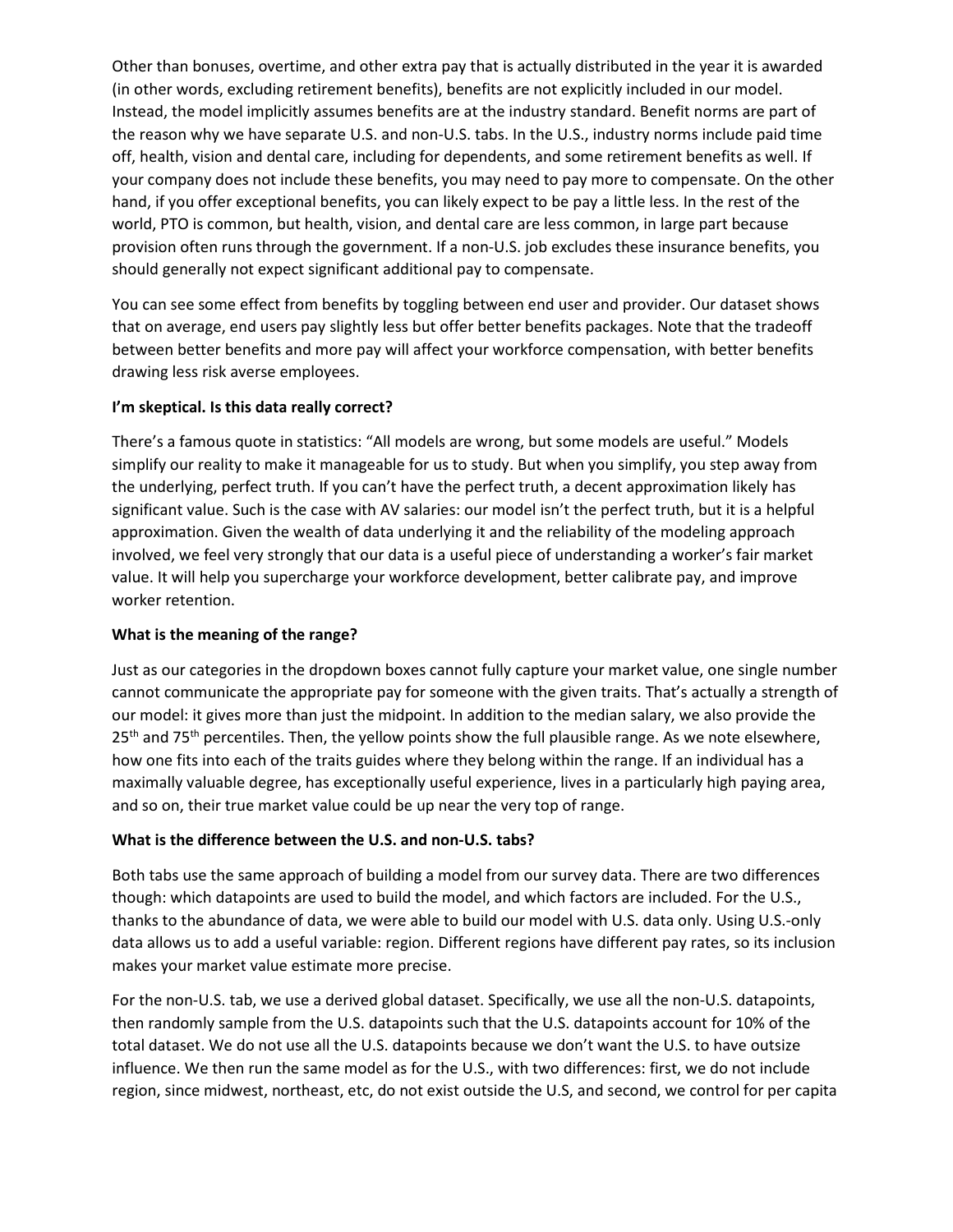GDP. This is an extremely important control, as country's pay rates are substantially impacted by the prevailing incomes.

# **How do you have estimates for all the countries?**

This comes down to our data and our model. In the data there is a clear relationship between the pay observed in our survey and countries' per capita GDP. The best fit for this relationship was a [log-log](https://www.dummies.com/education/economics/econometrics/econometrics-and-the-log-log-model/)  [relationship.](https://www.dummies.com/education/economics/econometrics/econometrics-and-the-log-log-model/) We then add together or model's estimate of the impact of per capita GDP with IMF data on each country's per capita GDP to create estimates for all countries.

# **Total Income? What does that mean?**

Total income means every dollar earned, including bonuses, profit-sharing, overtime, etc. It is more than just base salary. Please note that it does not include any estimates of the present cash value of insurance or retirement benefits.

# **I am paying a worker more than the median. What does that mean?**

Half of all workers earn more than the median, so paying more than the median is common and expected. There are lots of reasons why a worker might have a market value above the median. For one, they might be on the more valuable side of one of the traits. For example, we measured a certain market value for a bachelor's degree, but many study courses fall under the bachelor's degree umbrella. Someone with a bachelor's in electrical engineering is probably gaining more AV market value than someone with a bachelor's in biology. Similar stories can be told for each category.

# **Is this data full time or part time?**

In order to provide annual totals, we chose to show data for full-time employment. If you'd like to convert to part time, just multiply the total by the percentage of full time you plan to work. For example, if you plan to work 25 hours a week rather than a full 40-hour week (U.S. standard), multiply the total by 25/40 (\$80,000 for full time \* 25/40 = \$50,000 for part time).

You can also convert to hourly. The quick and easy way is to divide the total by 2000—aka, divide in half, then remove three zeroes. For example, for a total income of \$70,000, half is \$35,000, and then remove three zeroes to get \$35 an hour. Remember though: this is a total value. Base hourly rate will likely be below this, with the gap made up by bonuses, overtime, and so on.

## **How do I use this to negotiate?**

First, our tool can only provide useful starting information. An employee's true market value is whatever they can find on the open market. At the end of the day, they may simply be able to find a better offer than you think they're worth.

Keeping that in mind, the first step with this tool is to use the worker's traits to identify the appropriate range. As you do, carefully consider each of their traits to see if you belong on the high or low side of the range. Use this by-trait consideration to identify a point in the range that best fits your traits. Remember though, rather than provide you an absolute indicator of what they should be paid, the results offer a useful starting number for negotiations.

Part of the challenge in negotiations and searching is that a worker will provide different value to different companies. They might be the perfect missing piece at one company, while their skills are redundant or underused at another. An applicant with extensive design experience may do a wonderful job in a non-senior technician role, but the value they provide your company in that may not justify the